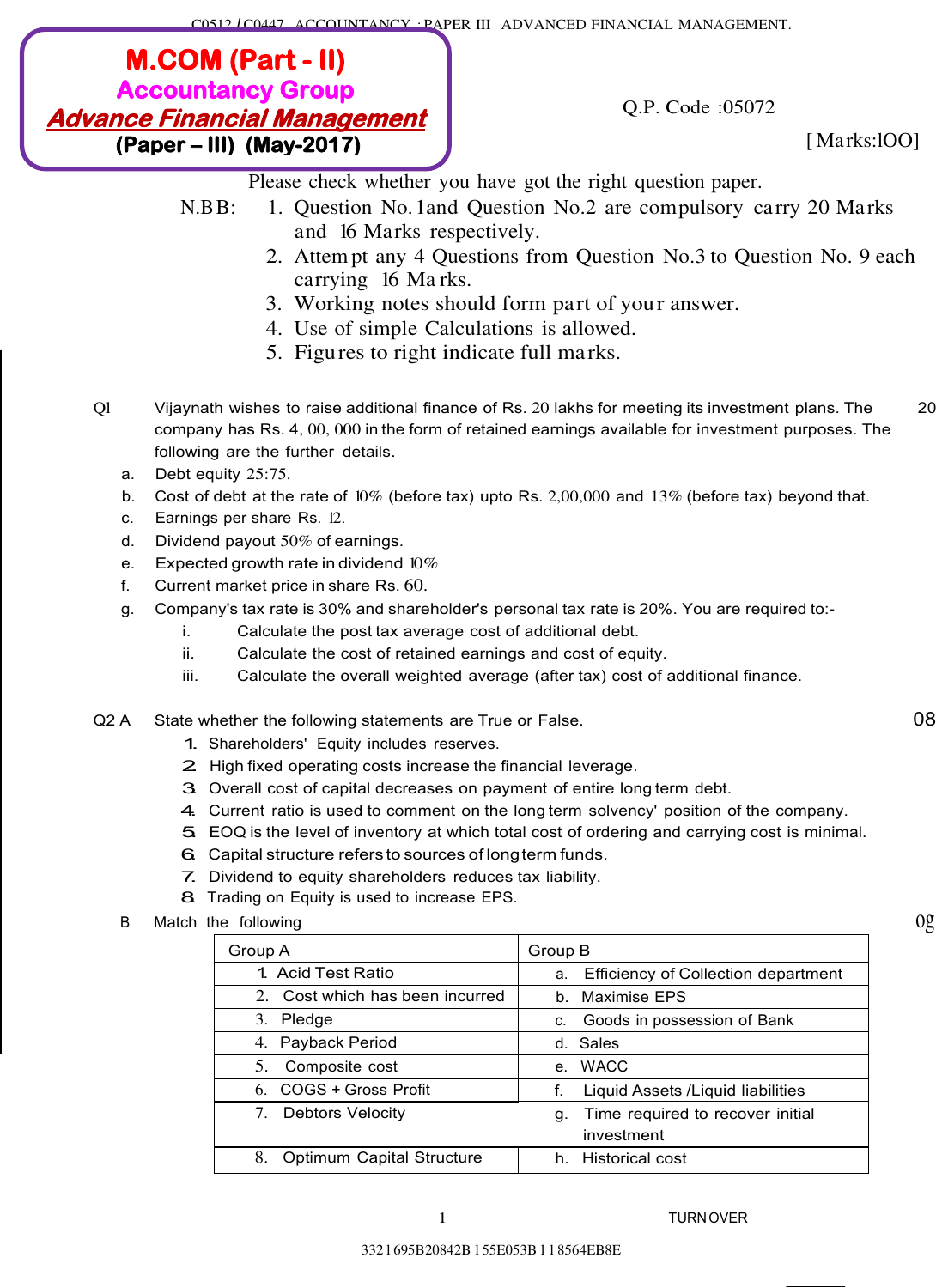## **Q.P. Code :05072**

- a. Sales
- b. Sundry Debtors
- c. closing Stock
- d. Bank Balance
- **Q4** A company is contemplating to purchase a machine. Two machines A and B are available, each costing Rs. 5 lakhs. In comparing the Profitability of the machine, a discounting of 10% is to be used and machine is to be written off in five years by straight line Method of depreciation. Cash inflows after tax are expected as follows:  $\sqrt{8}$ **16**

| Year | <b>Machine A</b><br>(Rs. in lakhs) | <b>Machine B</b><br>(Rs. in lakhs) |
|------|------------------------------------|------------------------------------|
|      | 1.5                                |                                    |
| 2    | 2.U                                |                                    |
| 3    | 25                                 | 2.0                                |
|      |                                    | 3.0                                |
|      |                                    |                                    |

| The discounting factors at 10% are |  |  |  |
|------------------------------------|--|--|--|
|                                    |  |  |  |
|                                    |  |  |  |
|                                    |  |  |  |

| Year               |       |       |       |       |       |
|--------------------|-------|-------|-------|-------|-------|
| Discounting factor | 0.909 | 0.826 | 0.751 | 0.683 | 0.621 |
|                    |       |       |       |       |       |

|                |                                                                                                                                                                                        |                                            |                                              |       |            |                                                                                               |                                  | Q.P. Code:05072  |       |    |
|----------------|----------------------------------------------------------------------------------------------------------------------------------------------------------------------------------------|--------------------------------------------|----------------------------------------------|-------|------------|-----------------------------------------------------------------------------------------------|----------------------------------|------------------|-------|----|
| Q <sub>3</sub> | Debtor's velocity =                                                                                                                                                                    |                                            | 3 months                                     |       |            |                                                                                               |                                  |                  |       | 16 |
|                | Stock Velocity =                                                                                                                                                                       |                                            | 8 times                                      |       |            |                                                                                               |                                  |                  |       |    |
|                | $G.P. Ratio =$<br>Gross profit for the year is Rs. 1, 60, 000. There are no long - term loans or overdraft. Reserves and                                                               |                                            | 25% on sales                                 |       |            |                                                                                               |                                  |                  |       |    |
|                | surplus amounted to Rs. 56, 000 and liquid assets are Rs. 2, 00, 000. Closing stock is Rs. 4,000 more<br>than opening stock. Bills Receivable is Rs 10,000 and Bills payable Rs. 4000. |                                            |                                              |       |            |                                                                                               |                                  |                  |       |    |
|                | Compute:                                                                                                                                                                               |                                            |                                              |       |            |                                                                                               |                                  |                  |       |    |
|                | a. Sales                                                                                                                                                                               |                                            |                                              |       |            |                                                                                               |                                  |                  |       |    |
|                | b. Sundry Debtors<br>c. closing Stock                                                                                                                                                  |                                            |                                              |       |            |                                                                                               |                                  |                  |       |    |
|                | <b>Bank Balance</b><br>d.                                                                                                                                                              |                                            |                                              |       |            |                                                                                               |                                  |                  |       |    |
|                | A company is contemplating to purchase a machine. Two machines A and B are available, each                                                                                             |                                            |                                              |       |            |                                                                                               |                                  |                  |       | 16 |
| Q <sub>4</sub> | costing Rs. 5 lakhs. In comparing the Profitability of the machine, a discounting of 10% is to be used                                                                                 |                                            |                                              |       |            |                                                                                               |                                  |                  |       |    |
|                | and machine is to be written off in five years by straight line Method of depreciation. Cash inflows                                                                                   |                                            |                                              |       |            |                                                                                               |                                  |                  |       |    |
|                | after tax are expected as follows:<br>Year                                                                                                                                             |                                            | <b>Machine A</b>                             |       |            | <b>Machine B</b>                                                                              |                                  |                  |       |    |
|                |                                                                                                                                                                                        |                                            | (Rs. in lakhs)                               |       |            | (Rs. in lakhs)                                                                                |                                  |                  |       |    |
|                | 1                                                                                                                                                                                      |                                            | 1.5                                          |       | 0.5        |                                                                                               |                                  |                  |       |    |
|                | $\overline{2}$                                                                                                                                                                         |                                            | 2.0                                          |       | 15         |                                                                                               |                                  |                  |       |    |
|                | 3<br>4                                                                                                                                                                                 |                                            | 2.5<br>15                                    |       | 2.0<br>3.0 |                                                                                               |                                  |                  |       |    |
|                | 5                                                                                                                                                                                      |                                            | 1.0                                          |       | 2.0        |                                                                                               |                                  |                  |       |    |
|                |                                                                                                                                                                                        |                                            |                                              |       |            |                                                                                               |                                  |                  |       |    |
|                |                                                                                                                                                                                        |                                            |                                              |       |            |                                                                                               |                                  |                  |       |    |
|                | proposal.                                                                                                                                                                              |                                            |                                              |       |            | Indicate which machine would be profitable, using the following methods of ranking investment |                                  |                  |       |    |
|                |                                                                                                                                                                                        |                                            |                                              |       |            | i. Net Present Value (NPV) method ii. Profitability Index Method                              |                                  |                  |       |    |
|                | Year                                                                                                                                                                                   |                                            | The discounting factors at 10% are           | 1     |            | $\mathfrak{A}$                                                                                | 3                                | 4                | 5     |    |
|                | Discounting factor                                                                                                                                                                     |                                            |                                              | 0.909 |            | 0.826                                                                                         | 0.751                            | 0.683            | 0.621 |    |
|                |                                                                                                                                                                                        |                                            |                                              |       |            |                                                                                               |                                  |                  |       |    |
| Q <sub>5</sub> | IPL Ltd. is deciding on the economic order quantity for two brands of fertilizers. Super grow and                                                                                      |                                            |                                              |       |            |                                                                                               |                                  |                  |       |    |
|                | Deluxe Grow. The following information is collected.                                                                                                                                   |                                            |                                              |       |            |                                                                                               |                                  |                  |       |    |
|                |                                                                                                                                                                                        |                                            |                                              |       |            |                                                                                               |                                  |                  |       |    |
|                |                                                                                                                                                                                        | <b>Particulars</b><br><b>Annual Demand</b> |                                              |       |            | <b>Super Grow</b><br>2,000 Bags                                                               | <b>Deluxe Grow</b><br>1,280 Bags |                  |       |    |
|                |                                                                                                                                                                                        |                                            | Relevant ordering cost per                   |       |            | Rs.1,200                                                                                      | Rs.1,400                         |                  |       |    |
|                |                                                                                                                                                                                        | purchase order                             |                                              |       |            |                                                                                               |                                  |                  |       |    |
|                |                                                                                                                                                                                        | cost per bag                               | Annual relevant carrying                     |       | Rs. 480    |                                                                                               | Rs.560                           |                  |       |    |
|                | You are required to:                                                                                                                                                                   |                                            |                                              |       |            |                                                                                               |                                  |                  |       |    |
|                |                                                                                                                                                                                        |                                            | 1. Compute EOQ for super Grow & Deluxe grow. |       |            |                                                                                               |                                  |                  |       |    |
|                |                                                                                                                                                                                        |                                            |                                              |       |            | 2. For the EOQ, what is the sum of the total annual relevant ordering costs and total annual  |                                  |                  |       |    |
|                |                                                                                                                                                                                        |                                            | relevant carrying cost for both fertilizers  |       |            | 3. For EOQ, Compute the number of deliveries per year for both fertilizers                    |                                  |                  |       |    |
|                |                                                                                                                                                                                        |                                            |                                              |       |            |                                                                                               |                                  |                  |       |    |
|                |                                                                                                                                                                                        |                                            |                                              | 2     |            |                                                                                               |                                  | <b>TURN OVER</b> |       | 16 |
|                |                                                                                                                                                                                        |                                            |                                              |       |            | 3321695B20842B155E053B118564EB8E                                                              |                                  |                  |       |    |

- 1. Compute EOQ for super Grow & Deluxe grow.
- 2. For the EOQ, what is the sum of the total annual relevant ordering costs and total annual relevant carrying cost for both fertilizers
- 3. For EOQ, Compute the number of deliveries per year for both fertilizers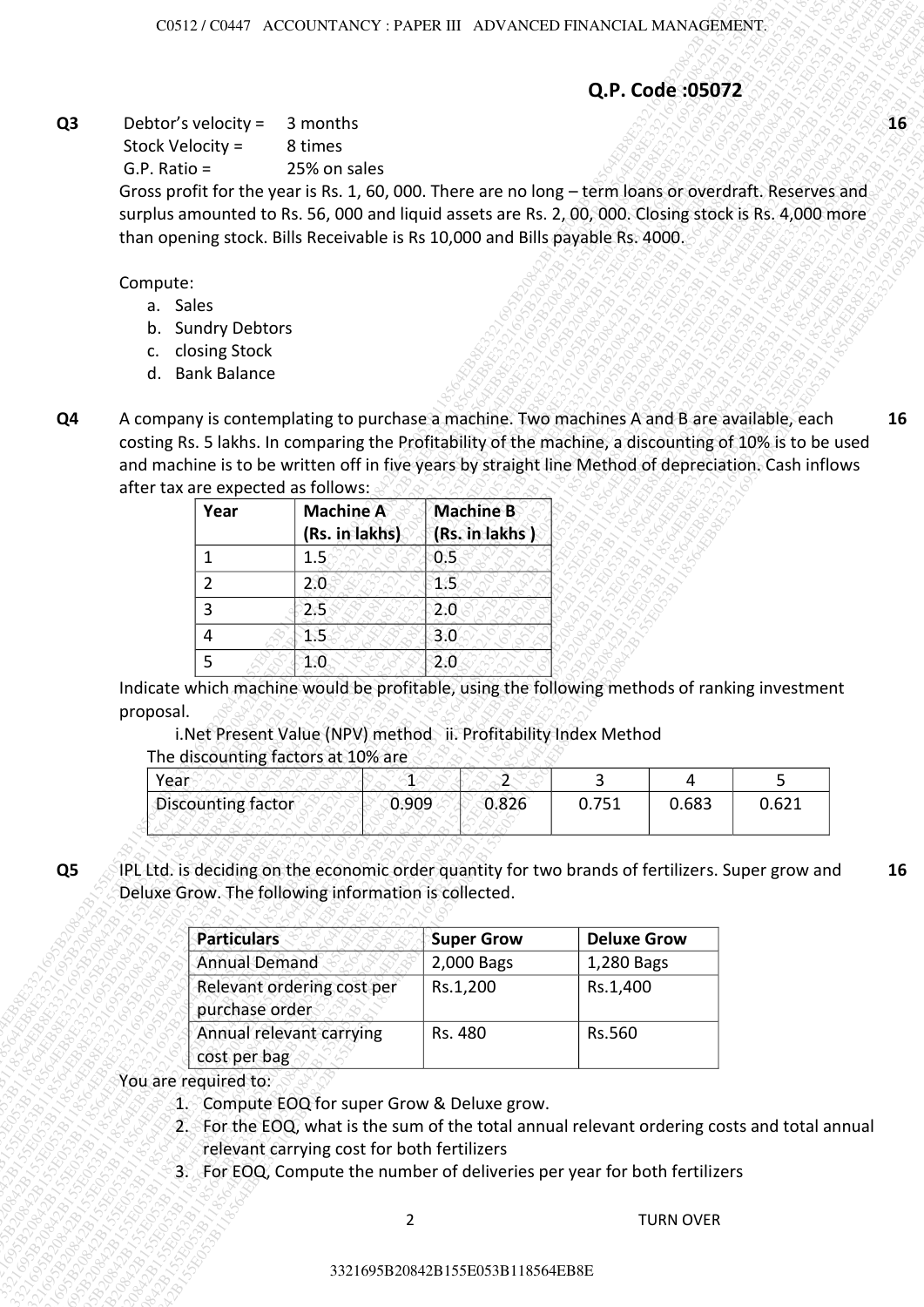# **Q.P. Code :05072**

|                                 | <b>Existing</b>          | Proposed |          |  |  |
|---------------------------------|--------------------------|----------|----------|--|--|
| <b>Credit policy</b><br>1 Month |                          | 2 Months | 3 Months |  |  |
| Increase in sales               | $\overline{\phantom{0}}$ | 15%      | 30%      |  |  |
| % of Bad-debts                  | 1%                       | 3%       | 5%       |  |  |

| Himanshu Ltd. has a present annual sales level of 10,000 units at Rs. 300 per unit. The variable cost 16<br>is Rs 200 per unit and the fixed costs amount to Rs 3,00,000 p.a. The present credit period allowed<br>by the company is 1 month. The company is considering a proposal to increase the credit periods to<br>2 months and 3 months and has made the following estimates.<br><b>Existing</b><br>Proposed<br><b>Credit policy</b><br>1 Month<br>2 Months<br>3 Months<br>Increase in sales<br>30%<br>15%<br>% of Bad-debts<br>3%<br>5%<br>1%<br>There will be increase in fixed cost by Rs. 50, 000 on account of increase of sales beyond 25% of<br>present level. The company plans on a pre-tax return of 20% on Investment in receivables (based<br>on total cost).<br>You are required to calculate the most profitable credit policy for the company.<br>M/S subrakant stores has following Balance sheet as on 31 <sup>st</sup> March, 2016<br><b>Liabilities</b><br>Rs.<br>Rs.<br><b>Assets</b><br>Proprietor's capital<br>1, 00, 000<br>Cash<br>20,500<br>50,500<br>Stock<br><b>Outstanding liabilities</b><br>17,000<br>Debtors<br>26,000<br><b>Fixed Assets</b><br>25,000<br>Cost<br>5,000<br>20,000<br>Depreciation<br>1, 17, 000<br><b>Total</b><br>Total<br>1, 17, 000<br>Sales and the expenditure on salaries are expected to be as under.<br>Salaries (in Rs.)<br>Sales(in Rs.)<br>30,000<br>3,000<br>April<br>52,000<br>3,500<br>May<br>50,000<br>3,500<br>June<br>July<br>75,000<br>4,000<br>90,000<br>August<br>4,000<br>September<br>35,000<br>3,000<br>i) Other Expenses-Rent Rs 1000 P.M.<br>-Sales commission $-1%$ of sales<br>-Miscellaneous Expenses Rs 500 P.M.<br>ii) Sales: 80% on credit and 20% for cash.<br>iii) Out of credit sales: 70% collected after one month and remaining in next month.<br>iv) Gross margin is 70% purchases equal to requirement of next month's sales are made for which<br>payment against delivery.<br>v) Debtors on 31 <sup>st</sup> March 2016 included Rs. 20,000 for February and remaining for January.<br>vi) Cash on hand should be Rs. 10, 000 at all times. The deficiency to be met by short term loans<br>and Surplus to be invested in securities.<br>Prepare cash Budget for April to August 2016 and ascertain the Borrowing to be made from time to<br>time. |  |   | Q.P. Code:05072  |  |
|----------------------------------------------------------------------------------------------------------------------------------------------------------------------------------------------------------------------------------------------------------------------------------------------------------------------------------------------------------------------------------------------------------------------------------------------------------------------------------------------------------------------------------------------------------------------------------------------------------------------------------------------------------------------------------------------------------------------------------------------------------------------------------------------------------------------------------------------------------------------------------------------------------------------------------------------------------------------------------------------------------------------------------------------------------------------------------------------------------------------------------------------------------------------------------------------------------------------------------------------------------------------------------------------------------------------------------------------------------------------------------------------------------------------------------------------------------------------------------------------------------------------------------------------------------------------------------------------------------------------------------------------------------------------------------------------------------------------------------------------------------------------------------------------------------------------------------------------------------------------------------------------------------------------------------------------------------------------------------------------------------------------------------------------------------------------------------------------------------------------------------------------------------------------------------------------------------------------------------------------------------------------------------------------------------------------------------------------------|--|---|------------------|--|
|                                                                                                                                                                                                                                                                                                                                                                                                                                                                                                                                                                                                                                                                                                                                                                                                                                                                                                                                                                                                                                                                                                                                                                                                                                                                                                                                                                                                                                                                                                                                                                                                                                                                                                                                                                                                                                                                                                                                                                                                                                                                                                                                                                                                                                                                                                                                                    |  |   |                  |  |
|                                                                                                                                                                                                                                                                                                                                                                                                                                                                                                                                                                                                                                                                                                                                                                                                                                                                                                                                                                                                                                                                                                                                                                                                                                                                                                                                                                                                                                                                                                                                                                                                                                                                                                                                                                                                                                                                                                                                                                                                                                                                                                                                                                                                                                                                                                                                                    |  |   |                  |  |
|                                                                                                                                                                                                                                                                                                                                                                                                                                                                                                                                                                                                                                                                                                                                                                                                                                                                                                                                                                                                                                                                                                                                                                                                                                                                                                                                                                                                                                                                                                                                                                                                                                                                                                                                                                                                                                                                                                                                                                                                                                                                                                                                                                                                                                                                                                                                                    |  |   |                  |  |
|                                                                                                                                                                                                                                                                                                                                                                                                                                                                                                                                                                                                                                                                                                                                                                                                                                                                                                                                                                                                                                                                                                                                                                                                                                                                                                                                                                                                                                                                                                                                                                                                                                                                                                                                                                                                                                                                                                                                                                                                                                                                                                                                                                                                                                                                                                                                                    |  |   |                  |  |
|                                                                                                                                                                                                                                                                                                                                                                                                                                                                                                                                                                                                                                                                                                                                                                                                                                                                                                                                                                                                                                                                                                                                                                                                                                                                                                                                                                                                                                                                                                                                                                                                                                                                                                                                                                                                                                                                                                                                                                                                                                                                                                                                                                                                                                                                                                                                                    |  |   |                  |  |
|                                                                                                                                                                                                                                                                                                                                                                                                                                                                                                                                                                                                                                                                                                                                                                                                                                                                                                                                                                                                                                                                                                                                                                                                                                                                                                                                                                                                                                                                                                                                                                                                                                                                                                                                                                                                                                                                                                                                                                                                                                                                                                                                                                                                                                                                                                                                                    |  |   |                  |  |
|                                                                                                                                                                                                                                                                                                                                                                                                                                                                                                                                                                                                                                                                                                                                                                                                                                                                                                                                                                                                                                                                                                                                                                                                                                                                                                                                                                                                                                                                                                                                                                                                                                                                                                                                                                                                                                                                                                                                                                                                                                                                                                                                                                                                                                                                                                                                                    |  |   |                  |  |
|                                                                                                                                                                                                                                                                                                                                                                                                                                                                                                                                                                                                                                                                                                                                                                                                                                                                                                                                                                                                                                                                                                                                                                                                                                                                                                                                                                                                                                                                                                                                                                                                                                                                                                                                                                                                                                                                                                                                                                                                                                                                                                                                                                                                                                                                                                                                                    |  |   |                  |  |
|                                                                                                                                                                                                                                                                                                                                                                                                                                                                                                                                                                                                                                                                                                                                                                                                                                                                                                                                                                                                                                                                                                                                                                                                                                                                                                                                                                                                                                                                                                                                                                                                                                                                                                                                                                                                                                                                                                                                                                                                                                                                                                                                                                                                                                                                                                                                                    |  |   |                  |  |
|                                                                                                                                                                                                                                                                                                                                                                                                                                                                                                                                                                                                                                                                                                                                                                                                                                                                                                                                                                                                                                                                                                                                                                                                                                                                                                                                                                                                                                                                                                                                                                                                                                                                                                                                                                                                                                                                                                                                                                                                                                                                                                                                                                                                                                                                                                                                                    |  |   |                  |  |
|                                                                                                                                                                                                                                                                                                                                                                                                                                                                                                                                                                                                                                                                                                                                                                                                                                                                                                                                                                                                                                                                                                                                                                                                                                                                                                                                                                                                                                                                                                                                                                                                                                                                                                                                                                                                                                                                                                                                                                                                                                                                                                                                                                                                                                                                                                                                                    |  |   |                  |  |
|                                                                                                                                                                                                                                                                                                                                                                                                                                                                                                                                                                                                                                                                                                                                                                                                                                                                                                                                                                                                                                                                                                                                                                                                                                                                                                                                                                                                                                                                                                                                                                                                                                                                                                                                                                                                                                                                                                                                                                                                                                                                                                                                                                                                                                                                                                                                                    |  |   |                  |  |
|                                                                                                                                                                                                                                                                                                                                                                                                                                                                                                                                                                                                                                                                                                                                                                                                                                                                                                                                                                                                                                                                                                                                                                                                                                                                                                                                                                                                                                                                                                                                                                                                                                                                                                                                                                                                                                                                                                                                                                                                                                                                                                                                                                                                                                                                                                                                                    |  |   |                  |  |
|                                                                                                                                                                                                                                                                                                                                                                                                                                                                                                                                                                                                                                                                                                                                                                                                                                                                                                                                                                                                                                                                                                                                                                                                                                                                                                                                                                                                                                                                                                                                                                                                                                                                                                                                                                                                                                                                                                                                                                                                                                                                                                                                                                                                                                                                                                                                                    |  |   |                  |  |
|                                                                                                                                                                                                                                                                                                                                                                                                                                                                                                                                                                                                                                                                                                                                                                                                                                                                                                                                                                                                                                                                                                                                                                                                                                                                                                                                                                                                                                                                                                                                                                                                                                                                                                                                                                                                                                                                                                                                                                                                                                                                                                                                                                                                                                                                                                                                                    |  |   |                  |  |
|                                                                                                                                                                                                                                                                                                                                                                                                                                                                                                                                                                                                                                                                                                                                                                                                                                                                                                                                                                                                                                                                                                                                                                                                                                                                                                                                                                                                                                                                                                                                                                                                                                                                                                                                                                                                                                                                                                                                                                                                                                                                                                                                                                                                                                                                                                                                                    |  |   |                  |  |
|                                                                                                                                                                                                                                                                                                                                                                                                                                                                                                                                                                                                                                                                                                                                                                                                                                                                                                                                                                                                                                                                                                                                                                                                                                                                                                                                                                                                                                                                                                                                                                                                                                                                                                                                                                                                                                                                                                                                                                                                                                                                                                                                                                                                                                                                                                                                                    |  |   |                  |  |
|                                                                                                                                                                                                                                                                                                                                                                                                                                                                                                                                                                                                                                                                                                                                                                                                                                                                                                                                                                                                                                                                                                                                                                                                                                                                                                                                                                                                                                                                                                                                                                                                                                                                                                                                                                                                                                                                                                                                                                                                                                                                                                                                                                                                                                                                                                                                                    |  |   |                  |  |
|                                                                                                                                                                                                                                                                                                                                                                                                                                                                                                                                                                                                                                                                                                                                                                                                                                                                                                                                                                                                                                                                                                                                                                                                                                                                                                                                                                                                                                                                                                                                                                                                                                                                                                                                                                                                                                                                                                                                                                                                                                                                                                                                                                                                                                                                                                                                                    |  |   |                  |  |
|                                                                                                                                                                                                                                                                                                                                                                                                                                                                                                                                                                                                                                                                                                                                                                                                                                                                                                                                                                                                                                                                                                                                                                                                                                                                                                                                                                                                                                                                                                                                                                                                                                                                                                                                                                                                                                                                                                                                                                                                                                                                                                                                                                                                                                                                                                                                                    |  |   |                  |  |
|                                                                                                                                                                                                                                                                                                                                                                                                                                                                                                                                                                                                                                                                                                                                                                                                                                                                                                                                                                                                                                                                                                                                                                                                                                                                                                                                                                                                                                                                                                                                                                                                                                                                                                                                                                                                                                                                                                                                                                                                                                                                                                                                                                                                                                                                                                                                                    |  |   |                  |  |
|                                                                                                                                                                                                                                                                                                                                                                                                                                                                                                                                                                                                                                                                                                                                                                                                                                                                                                                                                                                                                                                                                                                                                                                                                                                                                                                                                                                                                                                                                                                                                                                                                                                                                                                                                                                                                                                                                                                                                                                                                                                                                                                                                                                                                                                                                                                                                    |  |   |                  |  |
|                                                                                                                                                                                                                                                                                                                                                                                                                                                                                                                                                                                                                                                                                                                                                                                                                                                                                                                                                                                                                                                                                                                                                                                                                                                                                                                                                                                                                                                                                                                                                                                                                                                                                                                                                                                                                                                                                                                                                                                                                                                                                                                                                                                                                                                                                                                                                    |  | 3 | <b>TURN OVER</b> |  |

| Sales(in Rs.) | <b>Salaries (in Rs.)</b> |
|---------------|--------------------------|
| 30,000        | 3,000                    |
| 52,000        | 3,500                    |
| 50,000        | 3,500                    |
| 75,000        | 4,000                    |
| 90,000        | 4,000                    |
| 35,000        | 3,000                    |
|               |                          |